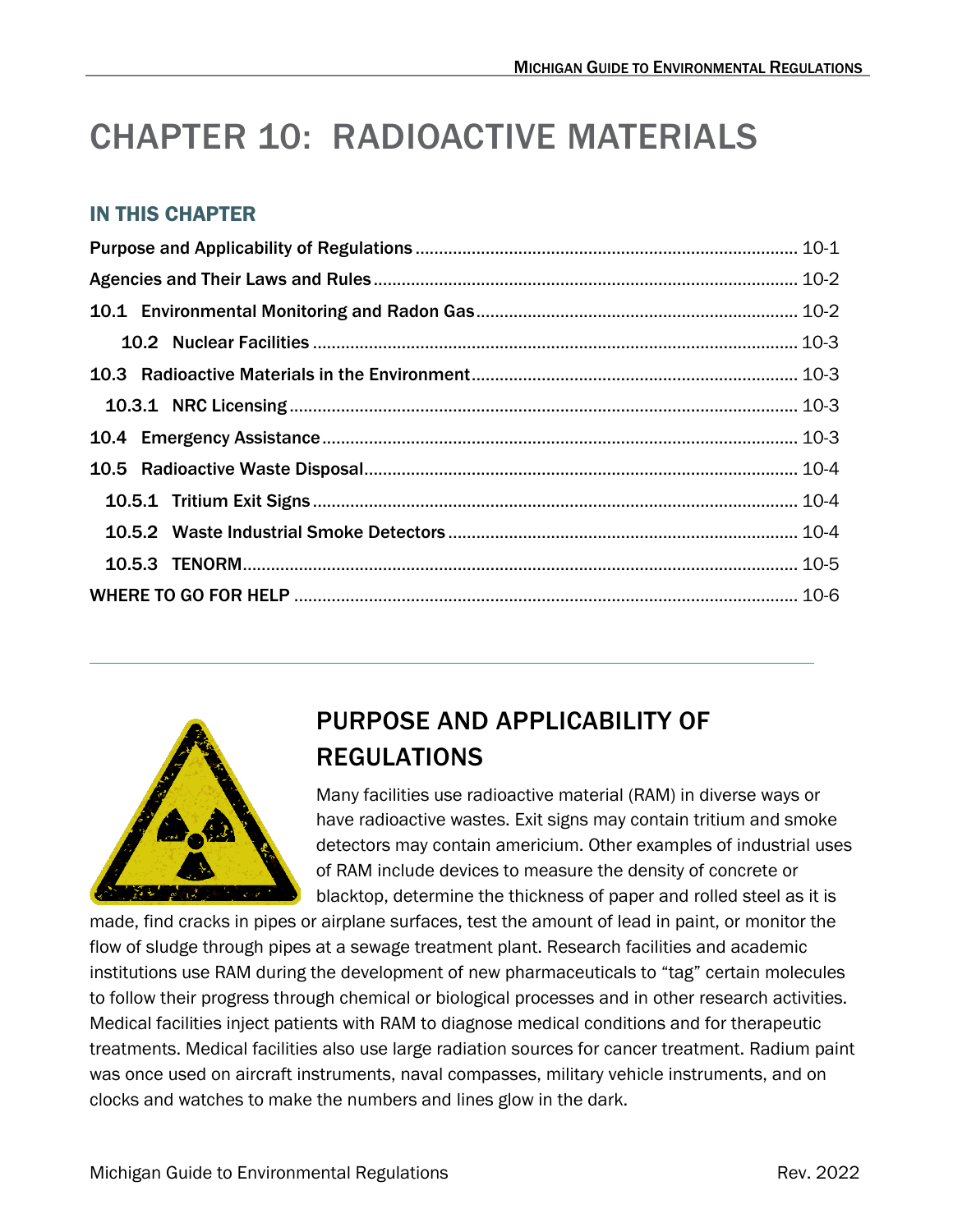Naturally occurring radioactive material is found as uranium in clay and bricks, granite, shale, or other rocks. It is found as radium in soils, or as radium sulfate scales on some pipes and fittings from the oil and gas industry and as the naturally radioactive constituent of potassium, potassium-40. Natural gas and products derived from natural gas, such as propane, contain radon-222. When radon-222 decays, lead-210 can plate out on the interior of pipes and process equipment.

## <span id="page-1-0"></span>AGENCIES AND THEIR LAWS AND RULES

Several state and federal agencies regulate the possession, use, transport, transfer, and disposal of radioactive material. The purpose of these requirements is to ensure the safe use and disposal of radioactive material. Some of these requirements, and the applicable regulatory agencies, are:

- •The [U.S. Nuclear Regulatory Commission](https://www.nrc.gov/) (NRC) regulates the use of source, byproduct, and special nuclear material under the authority of the U.S. Atomic Energy Act. These regulations are published under Title 10, Parts 1 through 171 of the Code of Federal Regulations (10 CFR [Parts 1 - 171](https://www.nrc.gov/reading-rm/doc-collections/cfr/index.html)).
- The Michigan Department of Environment, Great Lakes, and Energy (EGLE), Radiological [Protection Program](https://www.michigan.gov/egle/about/organization/Materials-Management/radiological) registers the possession and use of certain diffuse forms of naturally occurring radioactive material under the authority of Public Health Code, Public Act 368 of 1978, as amended (Act 368).
- The [U.S. Department of Transportation](https://www.phmsa.dot.gov/regulations-and-compliance) and [Michigan State Police, Commercial Vehicle](https://www.michigan.gov/msp/divisions/cved)  [Enforcement Division](https://www.michigan.gov/msp/divisions/cved) oversee transportation of radioactive material under Title 49 of the Code of Federal Regulations (49 CFR). See Chapter 4.4 for more information about the transportation of radioactive materials.
- The [Michigan Department of Labor and Economic Opportunity, Radiation Safety Program](https://www.michigan.gov/leo/bureaus-agencies/MIOSHA/Divisions/technical-services-division/rad-safety) is responsible for the registration and inspection of medical (x-ray and mammography machines) and non-medical radiation machines and facilities. Call 517-284-7820 for more information.

### <span id="page-1-1"></span>10.1 ENVIRONMENTAL MONITORING AND RADON GAS

The **Environmental Monitoring Program** operates an environmental monitoring network around each of Michigan's nuclear power plant sites. The program collects and analyzes several types of samples, including direct radiation, air, surface water, and milk from the environs of the nuclear plants. Unit laboratory analyses also include samples collected by other program staff during investigations of potentially contaminated sites, during emergency response activities, and from routine staff compliance investigations.

EGLE's [Indoor Radon Program \(Michigan.gov/radon\)](https://www.michigan.gov/egle/about/organization/Materials-Management/radiological/monitoring) conducts activities under the U.S. Environmental Protection Agency's (U.S. EPA's) State Indoor Radon Grant Program. This program provides education on the risks associated with exposure to radon gas and works closely with local health departments throughout the state to implement outreach efforts at the local level.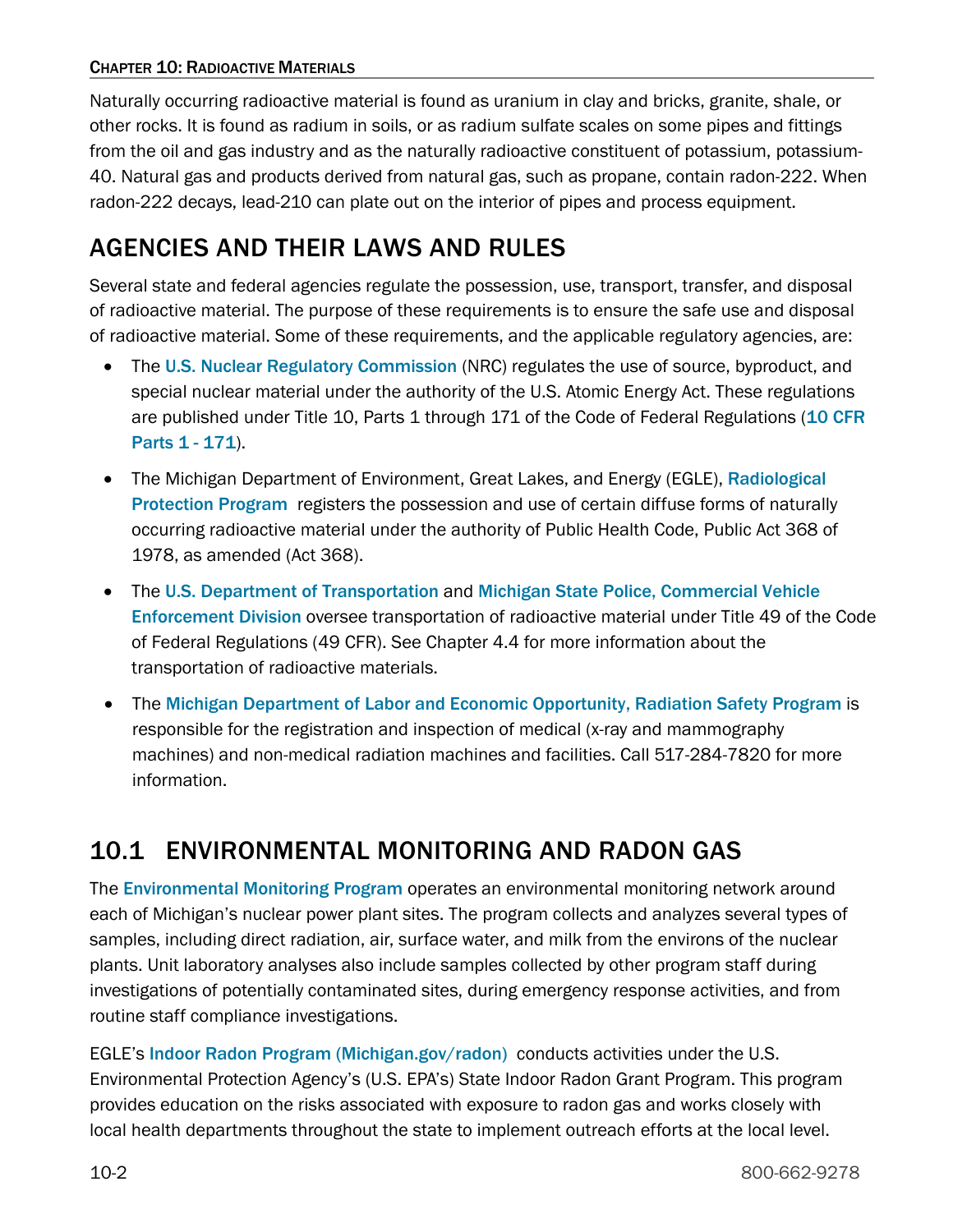The radon hotline serves as a technical resource for the public.

### <span id="page-2-0"></span>10.2 NUCLEAR FACILITIES

EGLE's[Radiological Emergency Preparedness \(REP\) Program](https://www.michigan.gov/egle/about/organization/Materials-Management/radiological/radiological-emergency-preparedness) provides scientific expertise and advice to state and local decision makers in the event of an emergency at a nuclear power plant. The state-wide REP Program, which is coordinated by the Michigan State Police, Emergency Management and Homeland Security Division, is a partnership between industry and all levels of government. EGLE's program staff develop and implement the Nuclear Facilities Emergency Management Plan, train emergency response personnel, and are responsible for executing certain emergency response actions. Visit[EGLE's Radiological Protection Web site](https://www.michigan.gov/egle/about/organization/Materials-Management/radiological/radiological-emergency-preparedness) for more information.

### <span id="page-2-1"></span>10.3 RADIOACTIVE MATERIALS IN THE ENVIRONMENT

Radioactive materials occur naturally in our environment. Certain industrial processes, like drilling for the production of oil, gas, and brine, can concentrate these materials. Municipal drinking and wastewater treatment systems can also have radium on their production equipment, in sludges, and in solid residuals. The Radiological Protection Program works with other EGLE staff to monitor and evaluate the public health and environmental consequences of these naturally occurring radioactive materials. Radiological Protection Program staff identifies and coordinates remediation of radioactively contaminated sites and works with other state and federal agencies to assure proper site cleanup and disposition of contaminated materials.

#### <span id="page-2-2"></span>10.3.1 NRC Licensing

The U.S. Nuclear Regulatory Commission regulates source, byproduct, and special nuclear material. It also regulates nuclear power plants and high-level radioactive waste storage and disposal. The Region III office near Chicago, Illinois, can be contacted at 800-522-3025.

### <span id="page-2-3"></span>10.4 EMERGENCY ASSISTANCE

Program staff responds to radiation alarm trips at scrap metal facilities and landfills and to citizen concerns and complaints regarding radioactive materials. During normal business hours, contact the[Radiological Protection Program](https://www.michigan.gov/egle/about/organization/Materials-Management/radiological) at 517-284-5185 regarding any radiation emergency or for questions about radioactive material. Off-hour radiation emergencies can be reported through EGLE's Pollution Emergency Alerting System (PEAS) hotline at 800-292-4706 or by contacting the Michigan State Police Operations Center at 517-241-8000. A facility must also meet the emergency reporting requirements of other federal or state agencies for hazardous or radioactive material. Radiological Protection Program staff are trained and equipped with radiation detection instrumentation to act as first responders to radiation emergencies 24 hours a day, 7 days a week.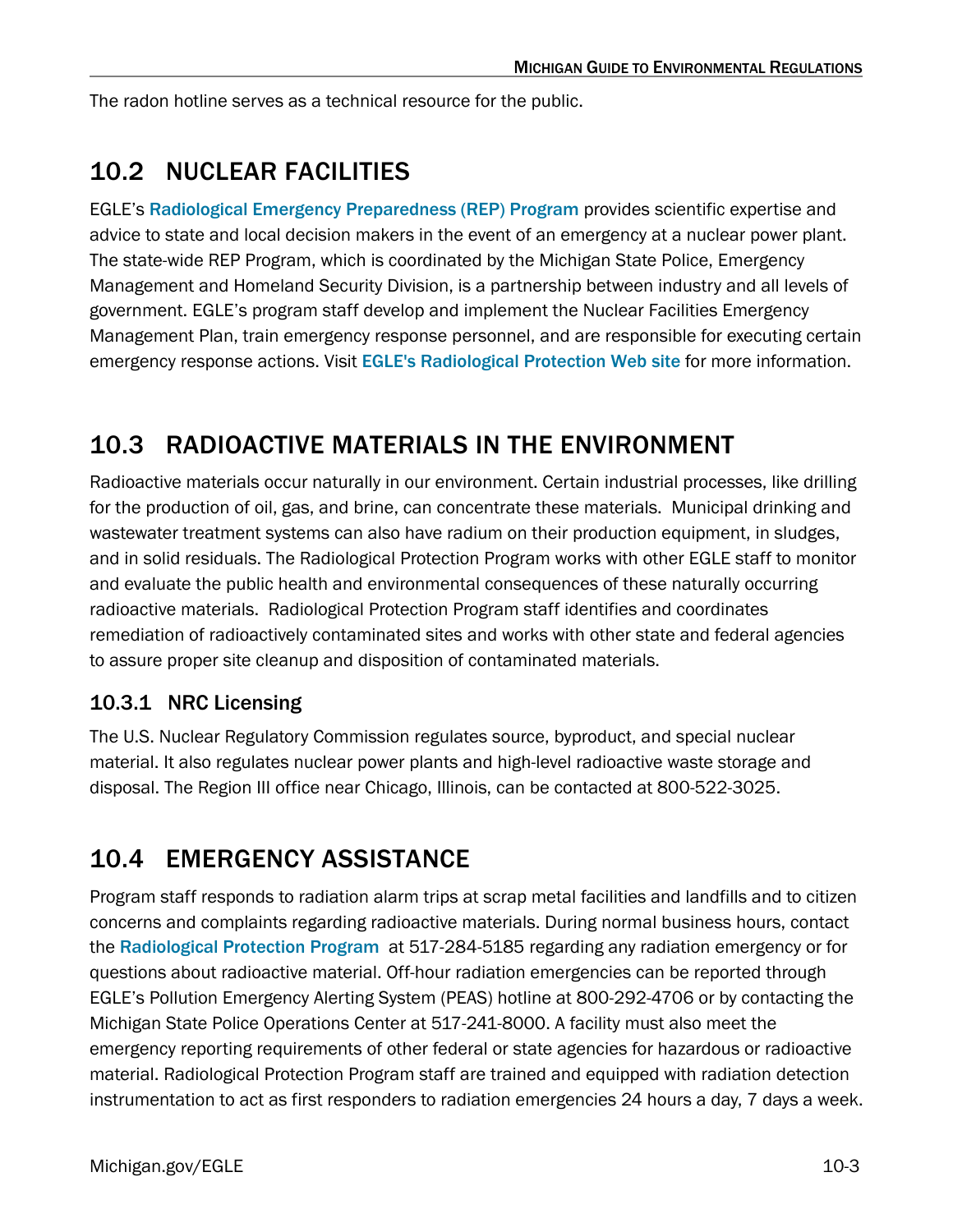### <span id="page-3-0"></span>10.5 RADIOACTIVE WASTE DISPOSAL

Discuss disposal options for radioactive wastes with the Radiological Protection Program staff by calling 517-284-5185 or emailing [RadioactiveMaterial@michigan.gov](mailto:RadioactiveMaterial@michigan.gov).

#### <span id="page-3-1"></span>10.5.1 Tritium Exit Signs

DoNOT landfill [exit signs that contain tritium](https://www.michigan.gov/egle/about/organization/Materials-Management/radiological/material/information-about-exit-signs-containing-tritium). These should be returned to the manufacturer, if possible, or properly disposed by a licensed radioactive waste disposal contractor. A label should be on the signs giving proper disposal directions. These exit signs, disposal contractors, and disposal sites are regulated under [10 CFR by the NRC](https://www.nrc.gov/reading-rm/doc-collections/cfr/index.html).

The shipping requirements for these exit signs are regulated under the US. Department of [Transportation regulations in 49 CFR](https://www.ecfr.gov/current/title-49). Contact the shipping companies for their specific policies and contact the Michigan State Police, [Commercial Vehicle Enforcement](https://www.michigan.gov/msp/divisions/cved) [Division](https://www.michigan.gov/msp/divisions/cved) with shipping questions.

For information on [disposal of exit signs](https://www.michigan.gov/egle/about/organization/Materials-Management/radiological/material/information-about-exit-signs-containing-tritium), visit [Michigan.gov/EGLEWaste](https://www.michigan.gov/EGLEwaste), and select "Radiological [Protection](https://www.michigan.gov/egle/about/organization/Materials-Management/radiological/radiological-emergency-preparedness)."

#### <span id="page-3-2"></span>10.5.2 Waste Industrial Smoke Detectors

Remove any batteries from the detector and handle the battery as a universal waste or under the applicable hazardous waste regulations for that company's hazardous waste generator status (see Chapter 2).

The requirement a company must follow depends on whether the smoke detector contains radioactive material or if it could be considered a hazardous waste. There are two types of materials commonly found in smoke detectors.

- The older models may contain a non-exempt radium-226 source that is regulated by the U.S. Nuclear Regulatory Commission. These detectors should be returned to the manufacturer or disposed as radioactive waste.
- Newer models may contain a small americium-241 source. The combined smoke detector and americium source are specifically exempted in the federal regulations allowing homeowners to dispose individual detectors in a sanitary landfill. Large quantities, such as those collected during a major construction renovation or hazardous waste collection project, should not be disposed without first checking with officials of the NRC or [Radiological Protection Program](https://www.michigan.gov/egle/about/organization/Materials-Management/radiological) staff.

Some smoke detectors could be subject to the hazardous waste regulations because the amount of metal in the detectors may fail the Toxicity Characteristic Leaching Procedure. Small quantity generators and large quantity generators cannot put hazardous waste smoke detectors in the trash. Conditionally exempt small quantity generators may dispose smoke detectors in licensed solid waste landfills if they do not contain radioactive materials above exempt quantities. However, if smoke detectors are not classified as a hazardous waste and do not contain radioactive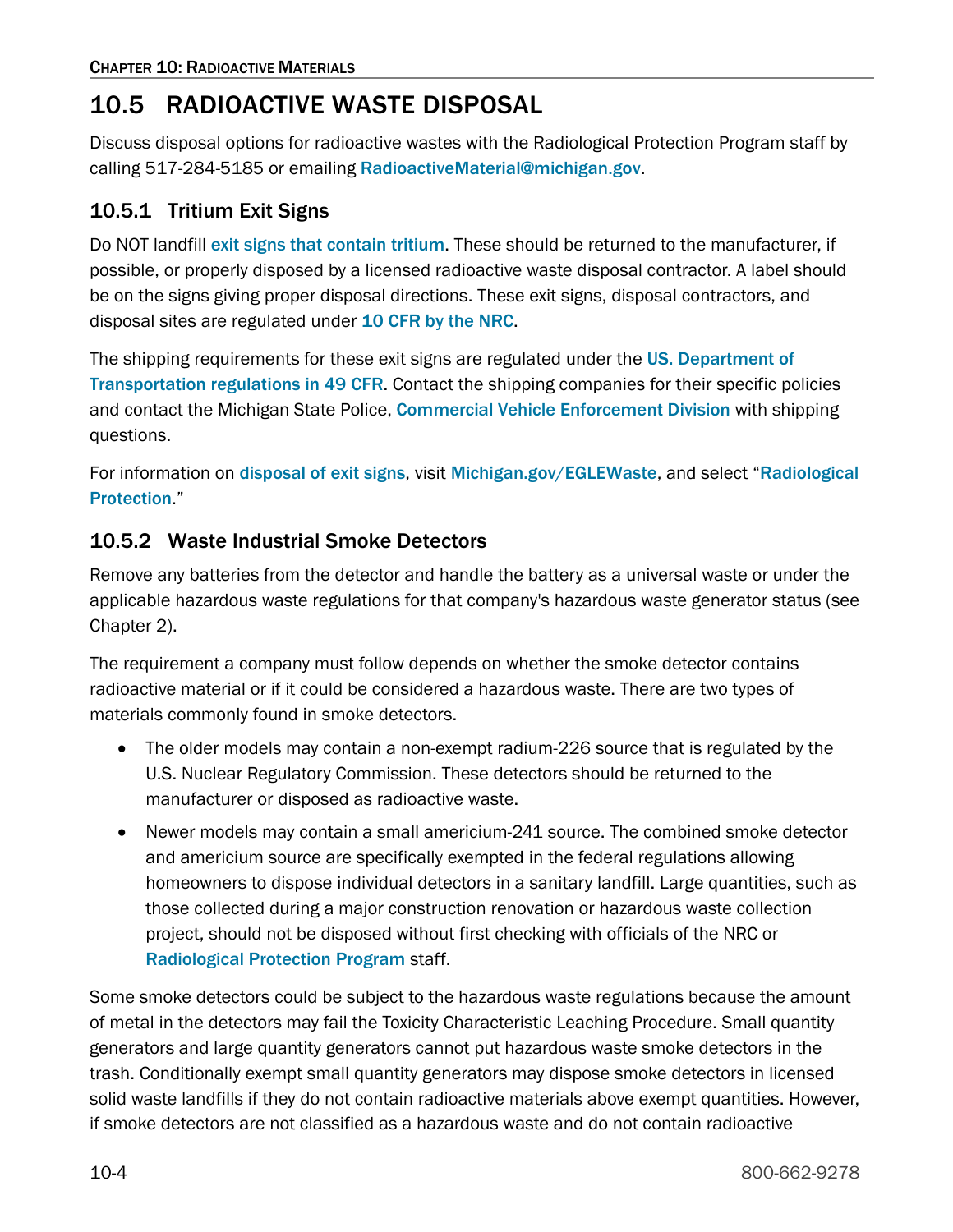materials above exempt quantities, then they may be sent to a licensed landfill. Companies should contact the landfill if disposing of large numbers (roughly around 25 or so) because the waste load may set off the landfill's radiation detectors. Smoke detectors should not be recycled for metal or incinerated.

Contact EGLE's [Radiological Protection](https://www.michigan.gov/egle/about/organization/Materials-Management/radiological) [Program](https://www.michigan.gov/egle/about/organization/Materials-Management/radiological) regarding potential safety concerns when numerous smoke detectors are disposed of at the same time or regarding nuclear regulations.

#### <span id="page-4-0"></span>10.5.3 TENORM

Under the NREPA, a material is classified as Technologically Enhanced Naturally Occurring Radioactive Material (TENORM) if it has undergone a human process that increases its concentrations of its naturally occurring radioactive isotopes. Material is not considered TENORM if:

- It has not undergone a human process that would increase its concentration.
- The Ra-226, Ra-228, and Pb-210 concentrations are all individually below 5 picocuries per gram (pCi/g).
- It is classified as source material by the U.S. Nuclear Regulatory Commission (NRC).

Common materials classified as source material by the NRC and specifically exempted include coal ash, refractory/furnace brick, circuit breakers, rockwool insulation, ceramics, uranium ore, photographic film/negatives/prints, lantern mantles, vacuum tubes, and welding rods.

To dispose of TENORM, the following table provides an upper bound acceptable concentration that the 3 different types of landfills in Michigan might accept. A landfill listed as enhanced has implemented additional environmental monitoring and other radiological control measures.

| Nuclide | Type III | Type II | Type II -<br><b>Enhanced</b> | Type I | Type I -<br><b>Enhanced</b> |
|---------|----------|---------|------------------------------|--------|-----------------------------|
| Ra-226  | $< 5*$   | $25$    | < 50                         | 50<    | < 500                       |
| Ra-228  | $< 5*$   | $25$    | < 50                         | 50<    | $<$ 500                     |
| Pb-210  | $< 5*$   | <25     | < 260                        | < 260  | < 500                       |

#### Acceptable Upper Bound Concentrations (pCi/g) by Landfill Type

\*Type III landfills may not accept TENORM. Concentrations less than 5 pCi/g are excluded from the definition of TENORM for disposal purposes.